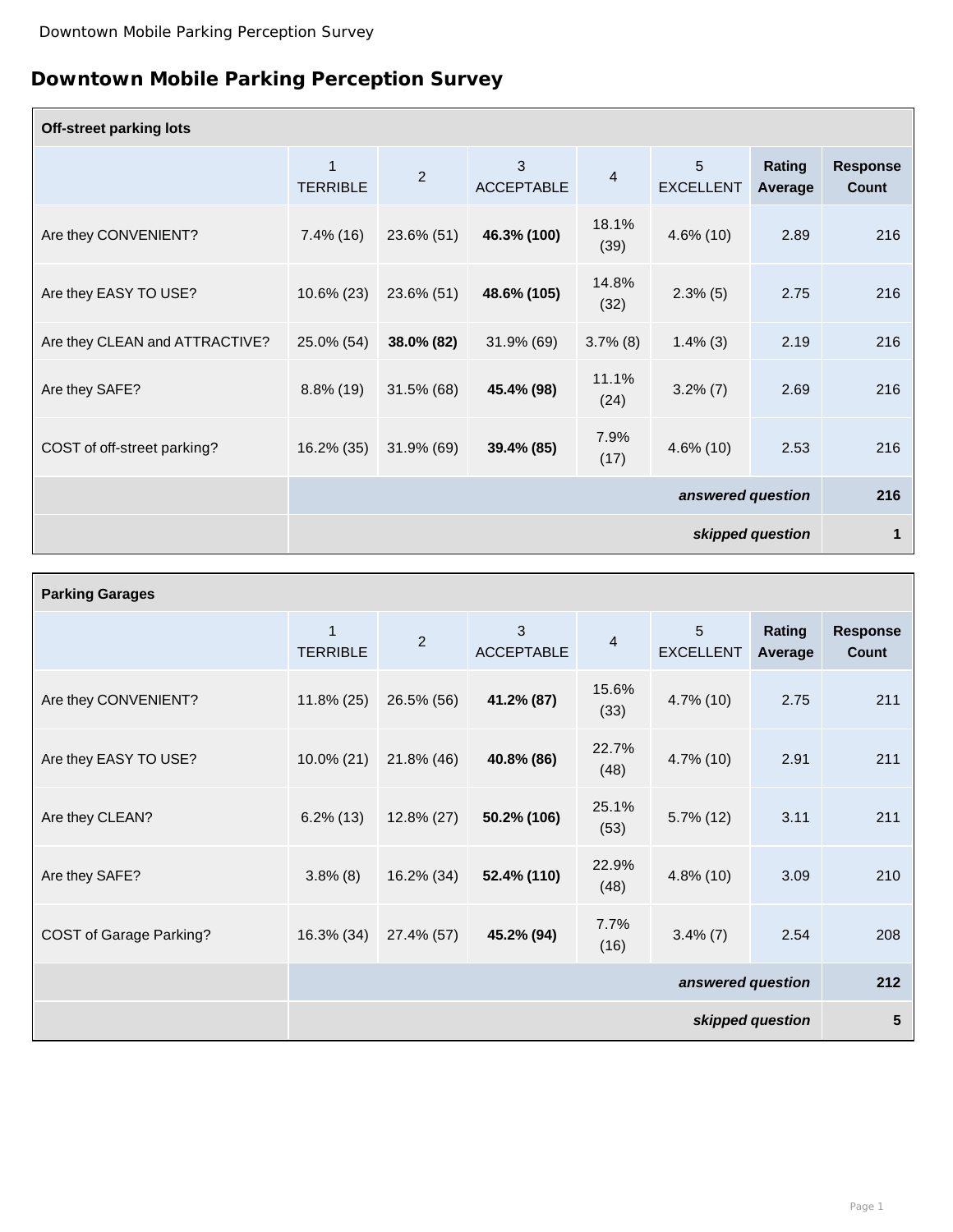| <b>On-Street Meter Parking</b>   |                                 |                |                        |                         |                       |                                 |                                 |
|----------------------------------|---------------------------------|----------------|------------------------|-------------------------|-----------------------|---------------------------------|---------------------------------|
|                                  | $\mathbf{1}$<br><b>TERRIBLE</b> | $\overline{2}$ | 3<br><b>ACCEPTABLE</b> | $\overline{\mathbf{4}}$ | 5<br><b>EXCELLENT</b> | <b>Rating</b><br><b>Average</b> | <b>Response</b><br><b>Count</b> |
| Is it CONVENIENT?                | 16.3% (35)                      | 20.9% (45)     | $31.6\%$ (68)          | 19.1%<br>(41)           | 12.1% (26)            | 2.90                            | 215                             |
| Is it EASY TO USE?               | $9.3\% (20)$                    | $16.3\%$ (35)  | 35.8% (77)             | 26.5%<br>(57)           | 12.1% (26)            | 3.16                            | 215                             |
| Is it CLEAN?                     | $5.2\%$ (11)                    | $8.9\%$ (19)   | 50.2% (107)            | 25.4%<br>(54)           | 10.3% (22)            | 3.27                            | 213                             |
| Is it SAFE?                      | $4.7\%$ (10)                    | $11.7\% (25)$  | 48.1% (103)            | 25.7%<br>(55)           | $9.8\% (21)$          | 3.24                            | 214                             |
| COST of On-Street Meter Parking? | 20.7% (44)                      | 23.0% (49)     | $33.3\% (71)$          | 14.1%<br>(30)           | $8.9\%$ (19)          | 2.68                            | 213                             |
|                                  | answered question               |                |                        |                         |                       | 215                             |                                 |
|                                  | skipped question                |                |                        |                         |                       | $\overline{2}$                  |                                 |

| <b>Parking Enforcement</b>       |                      |                |                        |                |                       |                          |                                 |
|----------------------------------|----------------------|----------------|------------------------|----------------|-----------------------|--------------------------|---------------------------------|
|                                  | 1<br><b>TERRIBLE</b> | $\overline{2}$ | 3<br><b>ACCEPTABLE</b> | $\overline{4}$ | 5<br><b>EXCELLENT</b> | <b>Rating</b><br>Average | <b>Response</b><br><b>Count</b> |
| Is it CONSISTENT?                | 24.5% (49)           | $20.5\%$ (41)  | 46.0% (92)             | 5.0%<br>(10)   | $4.0\%$ (8)           | 2.44                     | 200                             |
| ATTITUDE of enforcement officer? | 28.4% (57)           | 22.4% (45)     | 36.8% (74)             | 9.5%<br>(19)   | $3.0\%$ (6)           | 2.36                     | 201                             |
|                                  | answered question    |                |                        |                |                       | 207                      |                                 |
|                                  | skipped question     |                |                        |                |                       | 10                       |                                 |

| <b>Perception</b>                                                      |                   |                |                        |                |                       |                   |                                 |
|------------------------------------------------------------------------|-------------------|----------------|------------------------|----------------|-----------------------|-------------------|---------------------------------|
|                                                                        | <b>TERRIBLE</b>   | $\overline{2}$ | 3<br><b>ACCEPTABLE</b> | $\overline{4}$ | 5<br><b>EXCELLENT</b> | Rating<br>Average | <b>Response</b><br><b>Count</b> |
| What is your overall PERCEPTION of<br>the Downtown Parking Experience? | 16.4% (35)        | 42.1% (90)     | 34.6% (74)             | 6.1%<br>(13)   | $0.9\%(2)$            | 2.33              | 214                             |
|                                                                        | answered question |                |                        |                |                       | 214               |                                 |
|                                                                        | skipped question  |                |                        |                |                       | 3                 |                                 |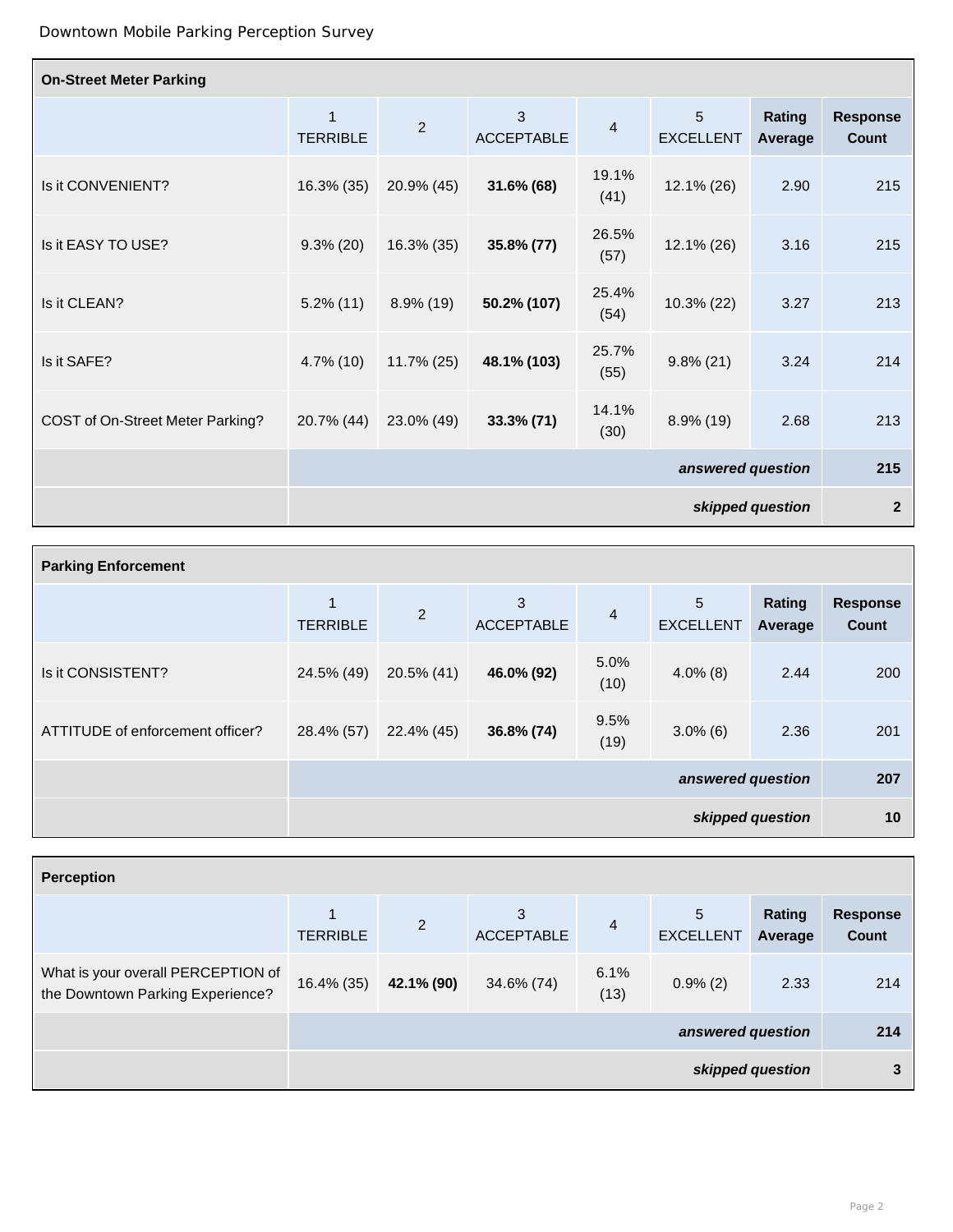**Please tell us about any specific EXPERIENCES, either POSITIVE or NEGATIVE, that you have had regarding parking in Downtown Mobile. Response**

|                   | Count |
|-------------------|-------|
|                   | 110   |
| answered question | 110   |
| skipped question  | 107   |

## **How effective have these programs been?**

|                                                                        | <b>TERRIBLE</b>   | $\overline{2}$ | 3<br><b>ACCEPTABLE</b> | $\overline{\mathbf{4}}$ | 5<br><b>EXCELLENT</b> | Rating<br>Average | <b>Response</b><br><b>Count</b> |
|------------------------------------------------------------------------|-------------------|----------------|------------------------|-------------------------|-----------------------|-------------------|---------------------------------|
| Is the "BID" area clean?                                               | $2.4\%$ (5)       | $5.3\%$ (11)   | 29.0% (60)             | 44.0%<br>(91)           | 19.3% (40)            | 3.72              | 207                             |
| Do you feel comfortable in the "BID"<br>area?                          | $2.9\%$ (6)       | $2.4\%$ (5)    | 29.6% (61)             | 41.7%<br>(86)           | 23.3% (48)            | 3.80              | 206                             |
| Do you know about the "Motorist Aid"<br>Services offered in the "BID"? | $11.1\% (22)$     | $11.1\% (22)$  | 18.7% (37)             | 27.3%<br>(54)           | $31.8\%$ (63)         | 3.58              | 198                             |
| Do you feel positive about the<br>development of Downtown?             | $1.9\%$ (4)       | $3.9\%$ (8)    | 15.0% (31)             | 40.1%<br>(83)           | 39.1% (81)            | 4.11              | 207                             |
|                                                                        | answered question |                |                        |                         |                       | 208               |                                 |
|                                                                        | skipped question  |                |                        |                         |                       | 9                 |                                 |

| As managers of the Business Improvement District, how could we do better? |                                 |  |  |  |  |
|---------------------------------------------------------------------------|---------------------------------|--|--|--|--|
|                                                                           | <b>Response</b><br><b>Count</b> |  |  |  |  |
|                                                                           | 84                              |  |  |  |  |
| answered question                                                         | 84                              |  |  |  |  |
| skipped question                                                          | 133                             |  |  |  |  |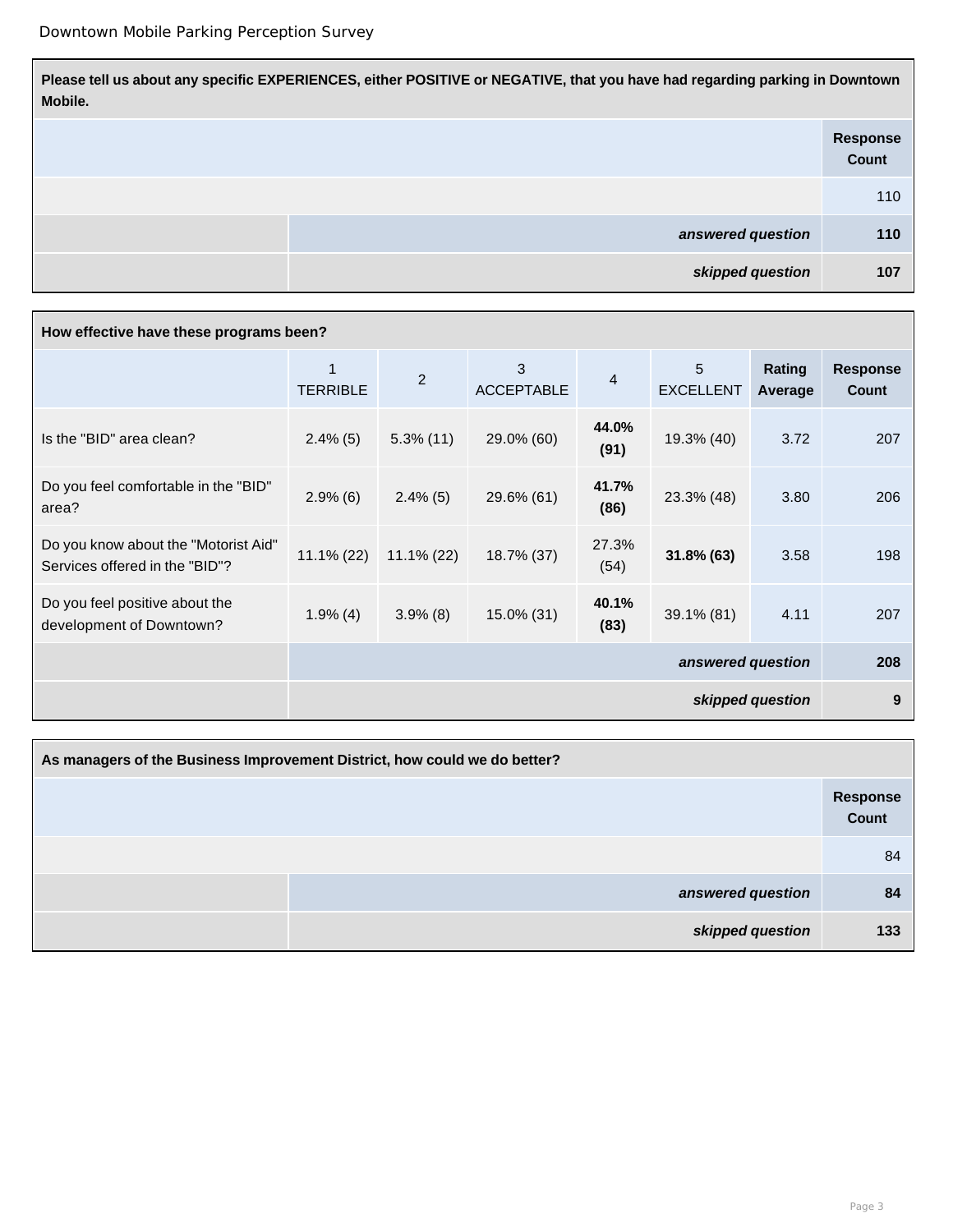| How often do you come Downtown? |                                   |                          |
|---------------------------------|-----------------------------------|--------------------------|
|                                 | <b>Response</b><br><b>Percent</b> | <b>Response</b><br>Count |
| <b>Daily</b>                    | 63.5%                             | 134                      |
| Weekly                          | 25.1%                             | 53                       |
| Monthly                         | 5.2%                              | 11                       |
| 2-3 Times per Year $\Box$       | 1.9%                              | $\overline{4}$           |
| Never                           | 0.0%                              | $\boldsymbol{0}$         |
| Other (please specify)          | 4.3%                              | $\boldsymbol{9}$         |
|                                 | answered question                 | 211                      |
|                                 | skipped question                  | $6\phantom{1}6$          |

| Why do you come Downtown? (Check all that apply)    |                                   |                                 |
|-----------------------------------------------------|-----------------------------------|---------------------------------|
|                                                     | <b>Response</b><br><b>Percent</b> | <b>Response</b><br><b>Count</b> |
| To DINE                                             | 75.4%                             | 159                             |
| To LISTEN TO MUSIC                                  | 43.6%                             | 92                              |
| Attend a SPORTING EVENT                             | 7.1%                              | 15                              |
| To WORK                                             | 67.3%                             | 142                             |
| To LIVE                                             | 11.4%                             | 24                              |
| For BUSINESS                                        | 58.3%                             | 123                             |
| To SHOP                                             | 13.3%                             | 28                              |
| Attend a SPECIAL<br>EVENT/CONCERT                   | 73.5%                             | 155                             |
| Attend a COMMUNITY<br><b>CELEBRATION</b>            | 48.3%                             | 102                             |
| City, County, State or Federal<br><b>GOVERNMENT</b> | 50.7%                             | 107                             |
| <b>LIBRARY</b>                                      | 23.7%                             | 50                              |
| Other (please specify)                              | 11.9%                             | 25                              |
|                                                     | answered question                 | 211                             |
|                                                     | skipped question                  | $6\phantom{1}6$                 |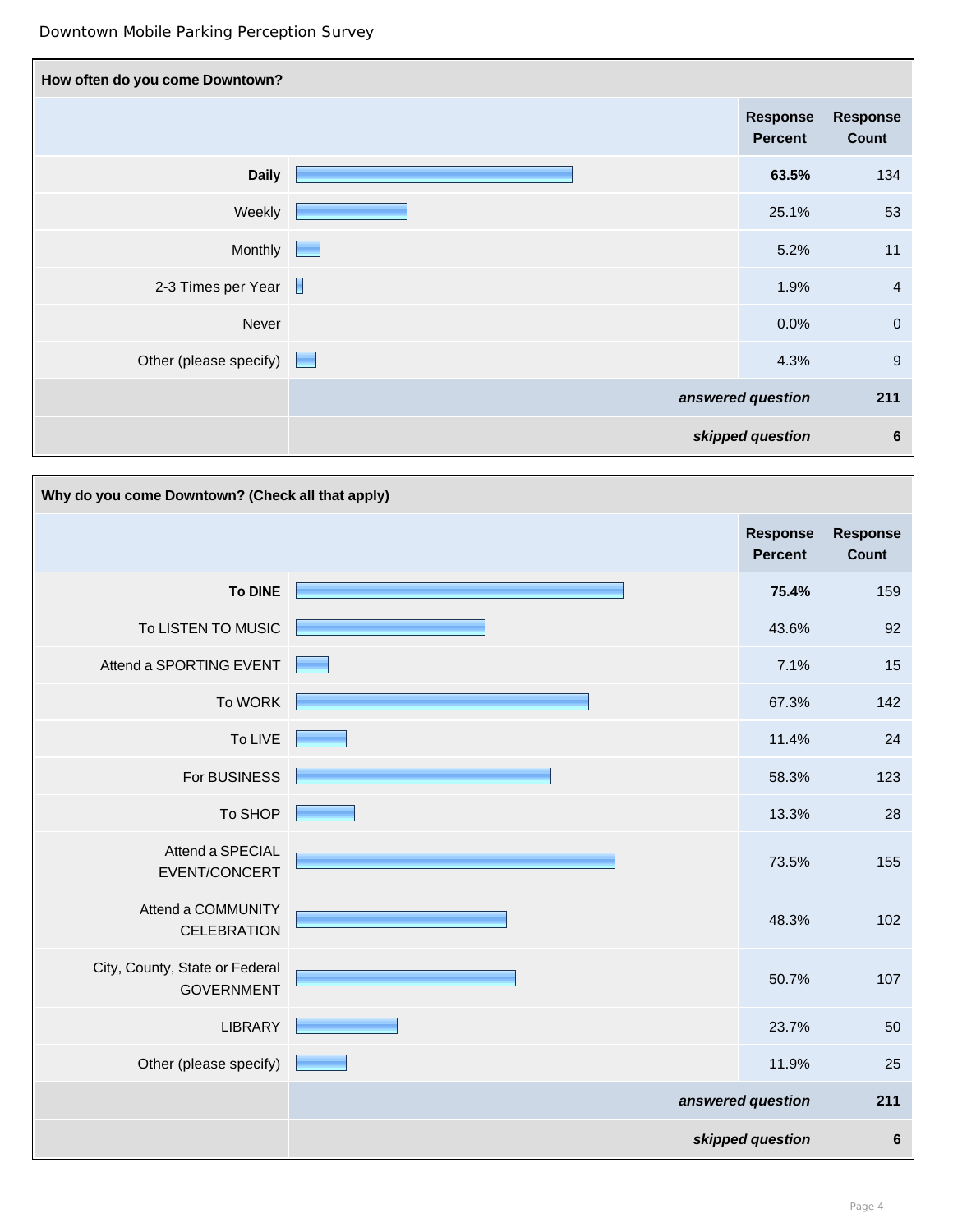| Where do you usually PARK when you come Downtown? |  |                                   |                          |  |  |
|---------------------------------------------------|--|-----------------------------------|--------------------------|--|--|
|                                                   |  | <b>Response</b><br><b>Percent</b> | <b>Response</b><br>Count |  |  |
| <b>Parking Structure</b>                          |  | 17.1%                             | 36                       |  |  |
| Parking Lot                                       |  | 32.4%                             | 68                       |  |  |
| <b>On the Street</b>                              |  | 42.9%                             | 90                       |  |  |
| Other (please specify)                            |  | 7.6%                              | 16                       |  |  |
|                                                   |  | answered question                 | 210                      |  |  |
|                                                   |  | skipped question                  | $\overline{7}$           |  |  |

| What do you like MOST about Downtown? |                   |  |  |  |  |
|---------------------------------------|-------------------|--|--|--|--|
|                                       | Response<br>Count |  |  |  |  |
|                                       | 157               |  |  |  |  |
| answered question                     | 157               |  |  |  |  |
| skipped question                      | 60                |  |  |  |  |

| What do you like LEAST about Downtown? |                   |                   |  |  |  |  |
|----------------------------------------|-------------------|-------------------|--|--|--|--|
|                                        |                   | Response<br>Count |  |  |  |  |
|                                        |                   | 162               |  |  |  |  |
|                                        | answered question | 162               |  |  |  |  |
|                                        | skipped question  | 55                |  |  |  |  |

| What is one thing you would like to see CHANGED or IMPROVED in Downtown? |                  |                          |  |  |  |  |
|--------------------------------------------------------------------------|------------------|--------------------------|--|--|--|--|
|                                                                          |                  | <b>Response</b><br>Count |  |  |  |  |
|                                                                          |                  | 152                      |  |  |  |  |
| answered question                                                        |                  | 152                      |  |  |  |  |
|                                                                          | skipped question | 65                       |  |  |  |  |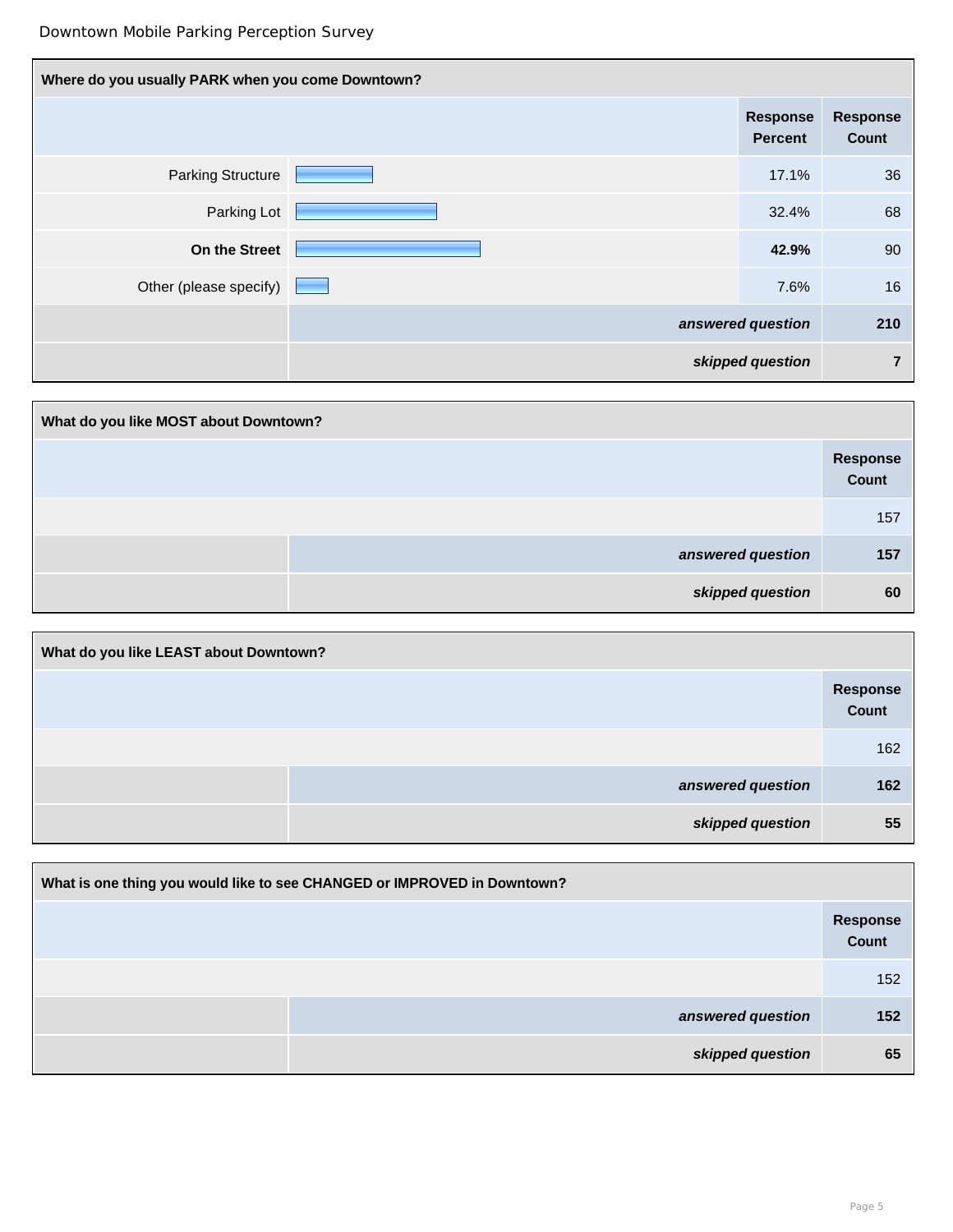| <b>Off-street parking lots</b> |            |                |              |    |                            |               |                                 |  |
|--------------------------------|------------|----------------|--------------|----|----------------------------|---------------|---------------------------------|--|
| answer options                 | 1 TERRIBLE | $\overline{2}$ | 3 ACCEPTABLE | 4  | <b>5 EXCELLENT</b> Average | <b>Rating</b> | <b>Response</b><br><b>Count</b> |  |
| Are they CONVENIENT?           | 16         | 51             | 100          | 39 | 10                         | 2.89          | 216                             |  |
| Are they EASY TO USE?          | 23         | 51             | 105          | 32 | 5                          | 2.75          | 216                             |  |
| Are they CLEAN and ATTRACTIVE? | 54         | 82             | 69           | 8  |                            | 2.19          | 216                             |  |
| Are they SAFE?                 | 19         | 68             | 98           | 24 |                            | 2.69          | 216                             |  |
| COST of off-street parking?    | 35         | 69             | 85           | 17 | 10                         | 2.53          | 216                             |  |
| answered question              |            |                |              |    |                            |               |                                 |  |
| skipped question               |            |                |              |    |                            |               |                                 |  |

| <b>Parking Garages</b>  |            |              |              |    |                            |        |                                 |
|-------------------------|------------|--------------|--------------|----|----------------------------|--------|---------------------------------|
| answer options          | 1 TERRIBLE | $\mathbf{2}$ | 3 ACCEPTABLE | 4  | <b>5 EXCELLENT</b> Average | Rating | <b>Response</b><br><b>Count</b> |
| Are they CONVENIENT?    | 25         | 56           | 87           | 33 | 10                         | 2.75   | 211                             |
| Are they EASY TO USE?   | 21         | 46           | 86           | 48 | 10                         | 2.91   | 211                             |
| Are they CLEAN?         | 13         | 27           | 106          | 53 | 12                         | 3.11   | 211                             |
| Are they SAFE?          | 8          | 34           | 110          | 48 | 10                         | 3.09   | 210                             |
| COST of Garage Parking? | 34         | 57           | 94           | 16 |                            | 2.54   | 208                             |
| answered question       |            |              |              |    |                            |        |                                 |
| skipped question        |            |              |              |    |                            |        |                                 |

| <b>On-Street Meter Parking</b>   |            |                |              |    |                            |        |                                 |
|----------------------------------|------------|----------------|--------------|----|----------------------------|--------|---------------------------------|
| answer options                   | 1 TERRIBLE | $\overline{2}$ | 3 ACCEPTABLE | 4  | <b>5 EXCELLENT Average</b> | Rating | <b>Response</b><br><b>Count</b> |
| Is it CONVENIENT?                | 35         | 45             | 68           | 41 | 26                         | 2.9    | 215                             |
| Is it EASY TO USE?               | 20         | 35             | 77           | 57 | 26                         | 3.16   | 215                             |
| Is it CLEAN?                     | 11         | 19             | 107          | 54 | 22                         | 3.27   | 213                             |
| Is it SAFE?                      | 10         | 25             | 103          | 55 | 21                         | 3.24   | 214                             |
| COST of On-Street Meter Parking? | 44         | 49             | 71           | 30 | 19                         | 2.68   | 213                             |
| answered question                |            |                |              |    |                            |        |                                 |
| skipped question                 |            |                |              |    |                            |        |                                 |